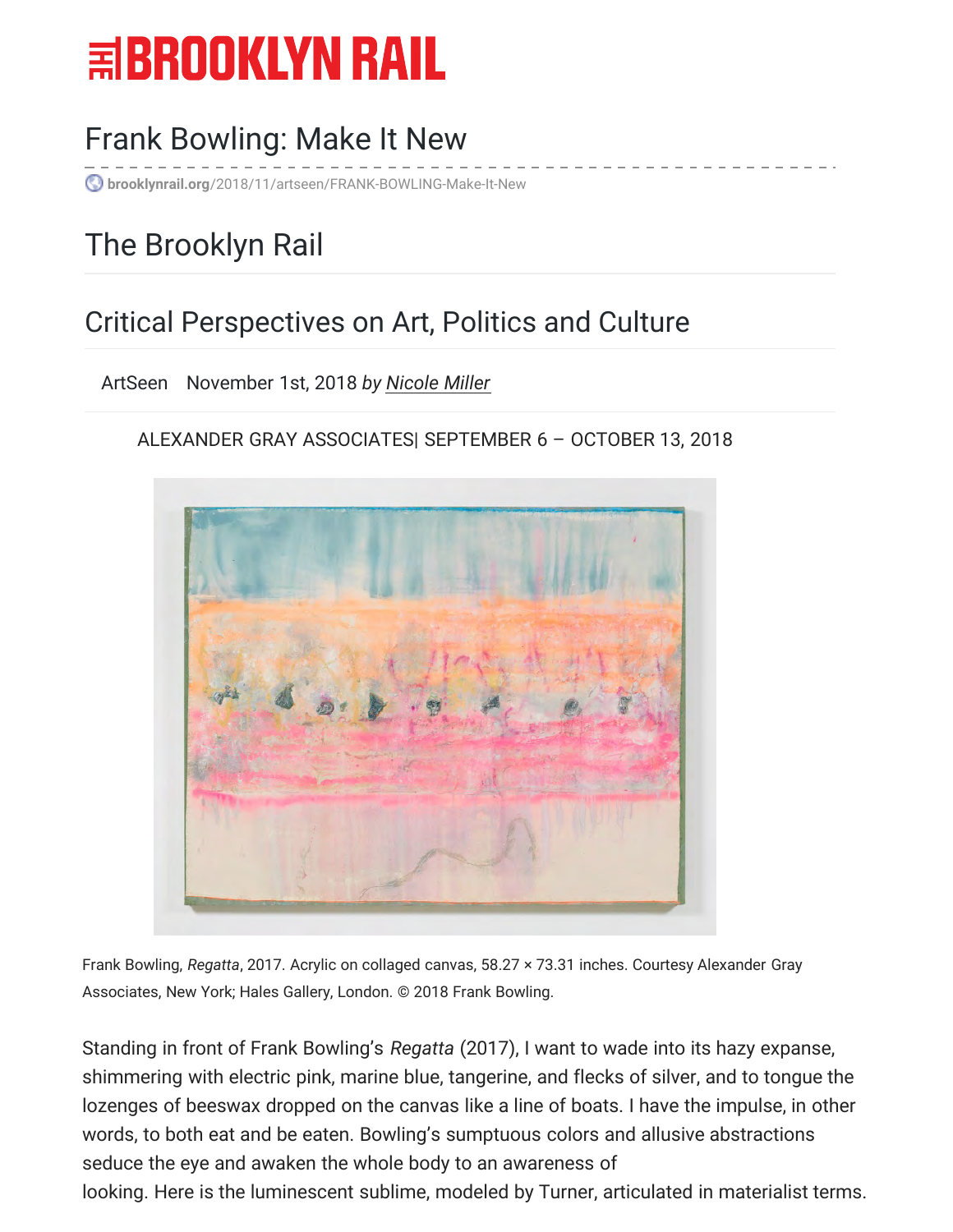Born in colonial Guyana, trained at the Royal College of Art alongside David Hockney and R.B. Kitaj, Bowling arrived in New York in the late 1960s, at the height of Pop Art and the Civil Rights Movement. Mentored by Clement Greenberg, whose formalist concerns set the terms for mid-century, modernist painters, Bowling has nonetheless spent nearly sixty years pursuing a mode of abstraction that evades both the gestural fundamentalism of the so-called action painters—Pollack, de Kooning—and the postpainterly abstraction defined by Greenberg. Now in his eighties, Bowling's abstractions dripped, poured, splashed, or spread thickly on the canvas—are imbued with the painter's

post-colonial, transnational memory. He may be best known for his series of map paintings, first shown at the Whitney Museum in 1971. These large-scale works summon continental landmasses from the oceanic murk, evoking the spatial history of the black diaspora. In the nine recent works presented by Alexander Gray, Bowling has left figuration behind as historical time and geographic place flicker across the canvas like phantoms.



Frank Bowling, *Elder Sun Benjamin*, 2018. Acrylic and mixed media on collaged canvas, 119.29 × 203.54 inches. Courtesy Alexander Gray Associates, New York; Hales Gallery, London. © 2018 Frank Bowling.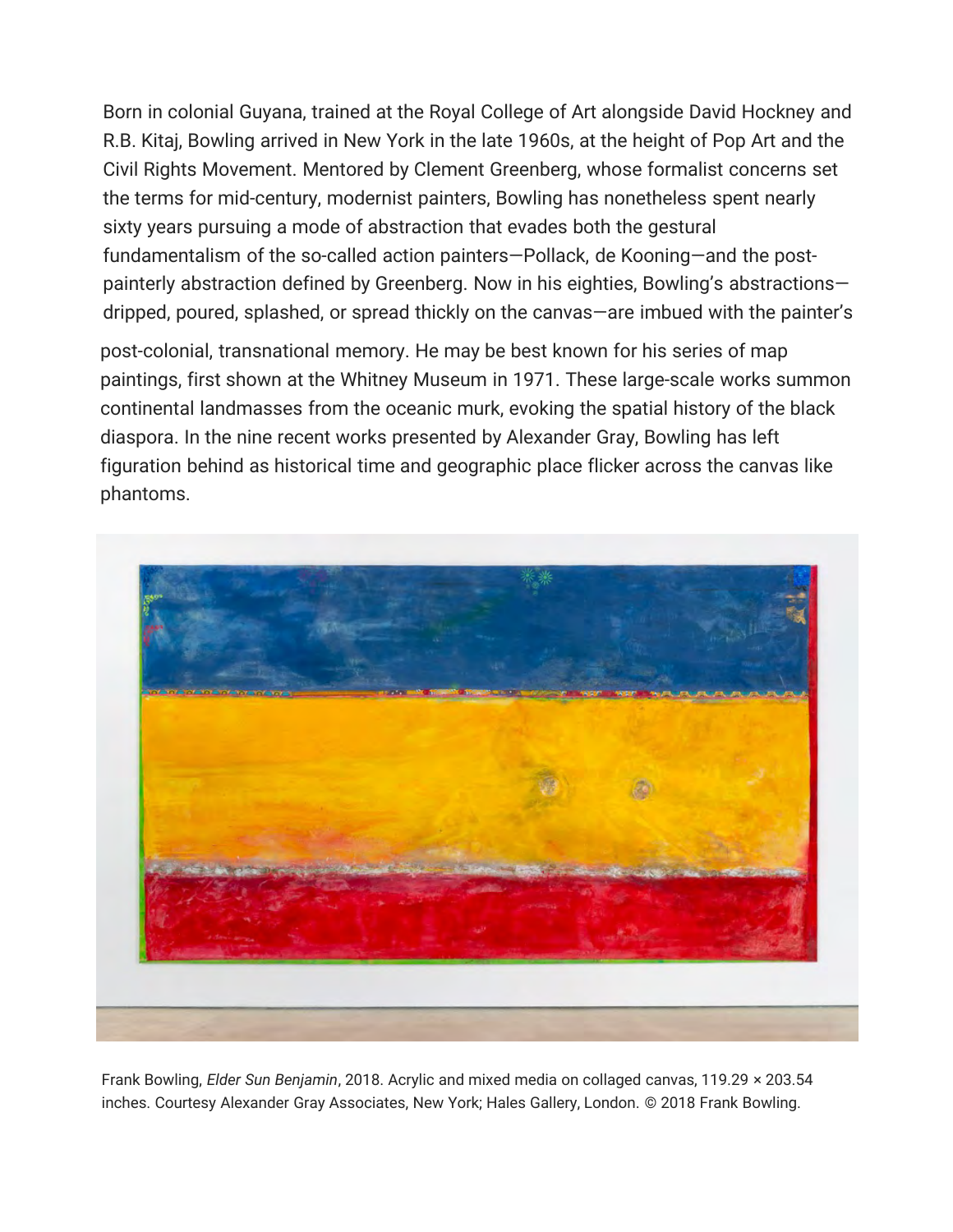Frank Bowling, *Elder Sun Benjamin*, 2018. Acrylic and mixed media on collaged canvas, 119.29 × 203.54 inches. Courtesy Alexander Gray Associates, New York; Hales Gallery, London. © 2018 Frank Bowling.

Like *Regatta*, *Paul Hedge's Gift of Unraveling Silk* (2017) alludes to the language of landscape with its horizontal bands of thin pigment. Flecks of fuschia and a bright moss green against liquid pools and cracked wax the color of dust give the impression that steam vents in the earth have opened to create the darkening disturbance in the center of the canvas. But Bowling builds the landscape with tangled lines of string and found objects suspended in the atmospheric haze; he frames it by stitching one canvas to another, leaving the seams exposed. Puncturing the picture plane, Bowling delivers the work from oblivion by the immanence of his materials.

*Elder Sun Benjamin* (2018) is a 10 × 17 tricolor with the declarative force of a flag. Its blue, yellow, and red planes of color are sutured together by a line of beeswax and thin strips of colorful fabric that bring to mind the artist's mother who was a seamstress.

Bowling further intervenes in his color fields with decorative elements and cutout images collaged with wax. Imbricating the language of family, nation, and formalism, Bowling proves his polyglot wit. The painting's title extends the wordplay: a son—the artist's second child, Benjamin; a sun—a figure not depicted by the painting, which, like Jasper John's flags, invites the viewer to encounter the painting as an object, rather than a visual representation.

Bowling may have also had in mind the work of his contemporary Barnett Newman. In 1966, Newman completed a series of four paintings, *Who's Afraid of Red, Yellow, and Blue?* The series reifies "the hierarchy of Newtonian optics between primary colors (which are indivisible) and secondary ones (which are mixtures)," as Kobena Mercer points out in his recent catalog essay "Charting the Atlantic Sublime" (*Frank Bowling: Mappa Mundi*, edited by Okwui Enwezor). Bowling's tongue-in-cheek response, *Who's Afraid of Barney Newman?* (1968) calls into question the "purity" of primary colors and the authority of Western systems of knowledge; its green, yellow, and red bands echo the colors of the Ethiopian flag, a symbol of African and Caribbean independence movements beginning in the late 1950s. Bowling injects Newman's abstraction with historical memory and challenges the mold of Black Art, with its insistence on

representational forms. In *Elder Sun Benjamin*, Bowling muddies Newman's primary colors even more, as if relishing their recombinant pigment, and inserts a collaged image: the face of a man, his mouth open with laughter.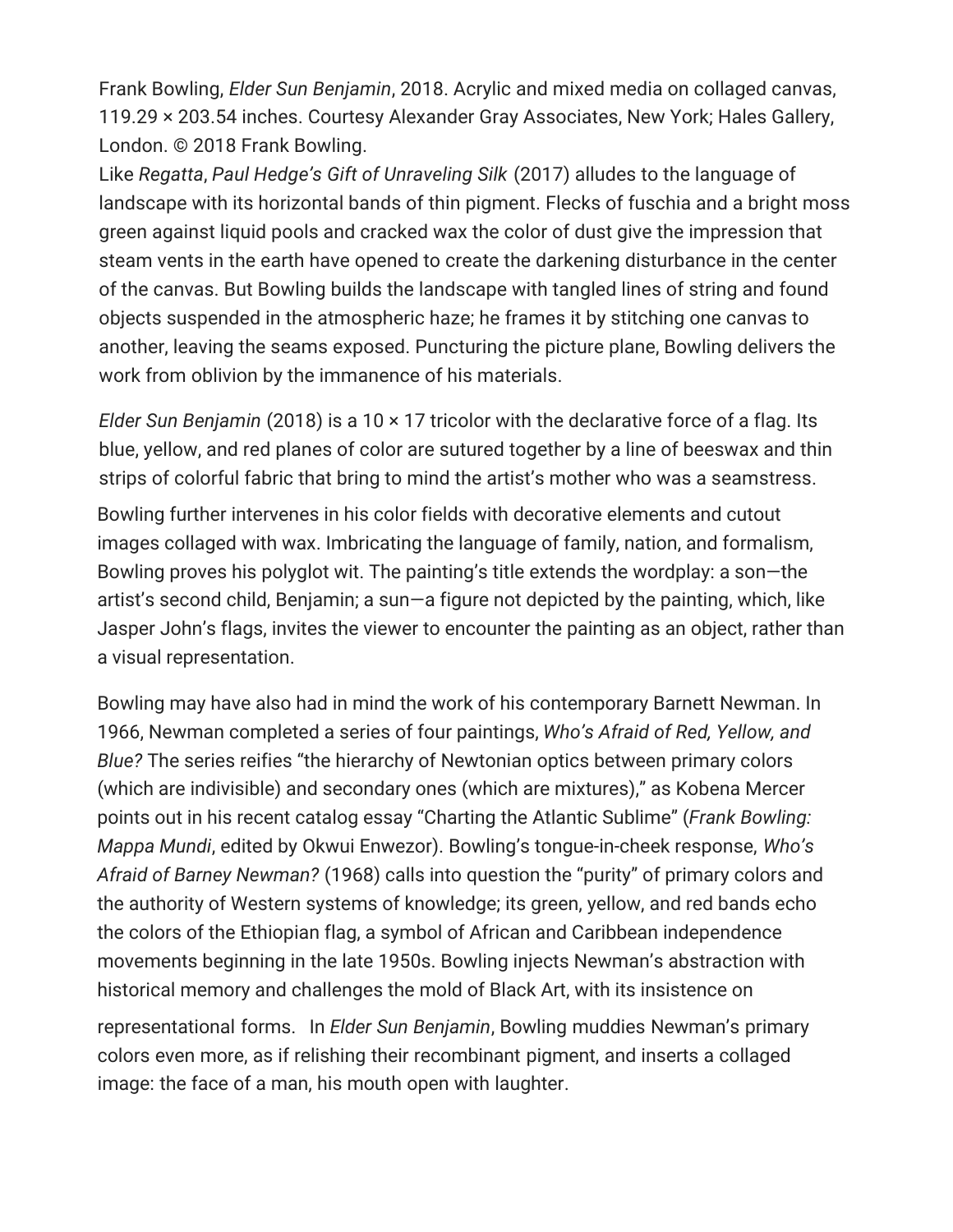Is it a stretch to imagine Bowling returning to a conversation with Barney Newman begun a half century ago? After all, the title of the exhibition declares Bowling's modernist commitment to "make it new.*"* Ezra Pound's charge to the modern artist is a talisman, but it's worth revisiting the origin of the phrase in light of Bowling's concerns. The phrase "make it new" is itself sampled material—a found object with its source in Confucian texts. Translated by Pound from the French, *fais-le de nouveau* might also be rendered "do it again." Put like this, the phrase points to an important facet of Modernism: its reliance on the past, simultaneous to the invention of something new.

Bowling's *Drift I* (2017) and *Drift II* (2017) recapitulate forms that Bowling has returned to since the early 1970s, when he developed a technique of pouring paint directly onto the canvas. The vertical canvases are bisected by horizontal bands of bold color doused with poured paint—the paint falls like a funnel cloud on the horizon or, as Bowling has described these forms, like "the kind of heat haze that you get in Guyana in the middle of the day." Here, renovation coincides with a return to the sense memories of childhood— Bowling's early life in a colonized land, whose command structures are one day overcome by an emergent discourse, spilling its bounds again and again. Repetition with a difference: this is the essential modernist gesture.



Frank Bowling, *Paul Hedge's Gift of Unraveling Silk*, 2017. Acrylic and mixed media on collaged canvas, 52.2 × 69.25 inches. Courtesy Alexander Gray Associates, New York; Hales Gallery, London. © 2018 Frank Bowling.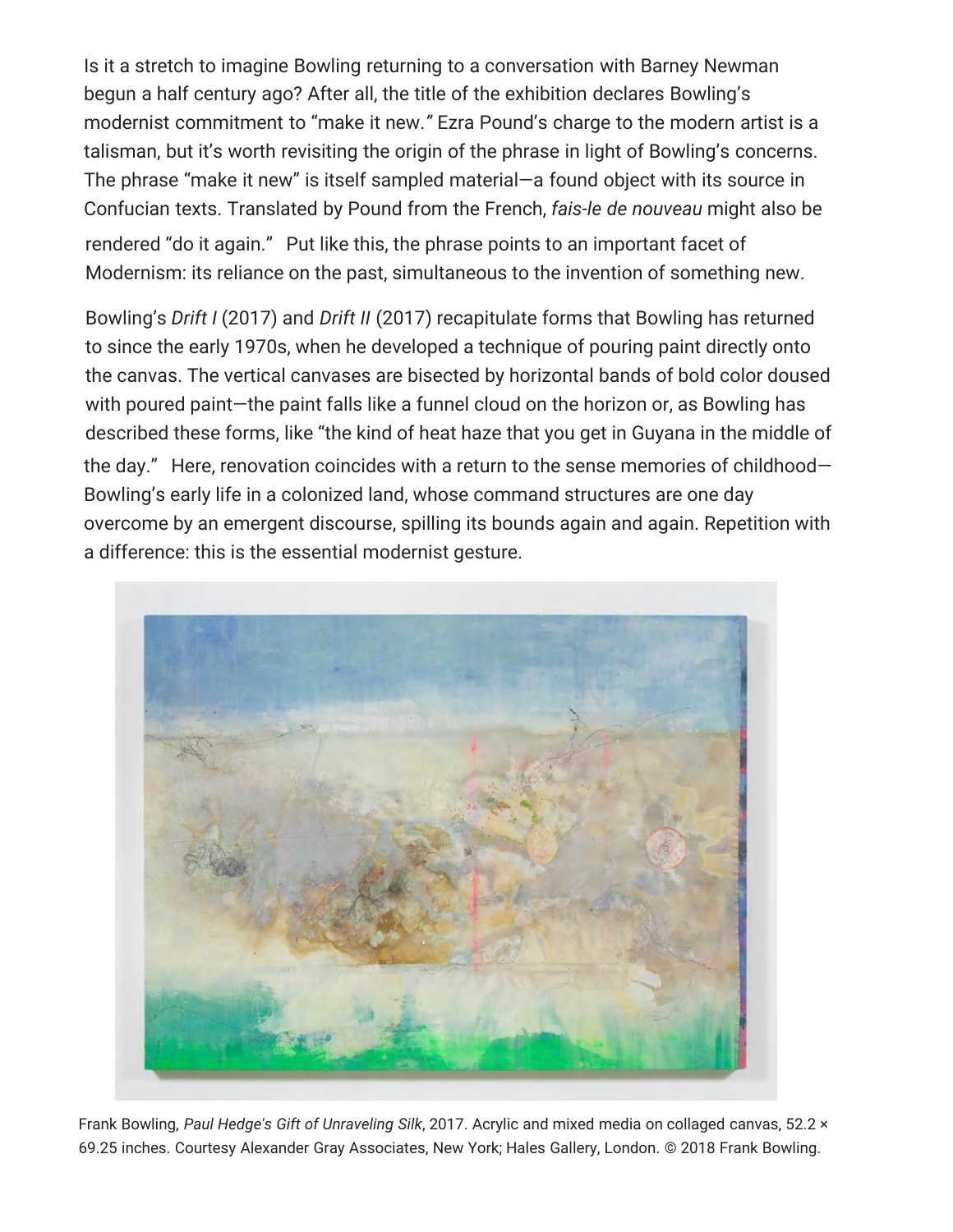Frank Bowling, *Paul Hedge's Gift of Unraveling Silk*, 2017. Acrylic and mixed media on collaged canvas, 52.2 × 69.25 inches. Courtesy Alexander Gray Associates, New York; Hales Gallery, London. © 2018 Frank Bowling.

Significantly, Bowling's work exposes a rift in modernism: on the one hand, its insistence on aesthetic "purity"—in painting, the self-referential investigation of the medium itself and on the other hand, the impulse, broadly evident in literature, toward a promiscuous mingling of methods, materials, and histories, pushing right up to the brink of Postmodernism. This latter strain of Modernism owes a crucial debt to "the Africanist presence" in the Western tradition, as Toni Morrison has put it.<sup>4</sup> Speaking to Kobena Mercer in 2006, Bowling reminds us that "The African input in modernism has never been acknowledged; we talk about 'primitivism' instead. But the Middle Passage was a cleansing of old notions: the new way of making art stems from what the same people they put in chains and dragged across the water brought to the New World." He said, "the black soul, if there is such a thing, belongs in Modernism."<sup>5</sup>

Here, Bowling highlights a crucial distinction, often elided by the modernist forager: the difference between primitivism and the archaic, a dimension marked by surplus, rupture, purging, rebirth. The latter, Bowling suggests, finds a channel in the savage violence of slavery. There—the field cleared of history, tradition, blood ties, roots—the modernist imperative begins to sound quaint.

In a letter to Clement Greenberg in 1974, Bowling wrote: "My present work, which heaven knows I wish you were around to see, is giving me no end of trouble, not because of its expressive content which I am now not able to judge […] but rather as: what am I supposed to be expressing anyway?" Bowling continues, "The existentialist man of action, with his destiny in his hands, cutlassing and bombing his way out of oppression and indignity has fallen foul of and humbled [*sic*] by sons who want the same Edwardian gear and pocket money and freedom they know I had."<sup>6</sup>

Reading this letter now, published last year in connection with Bowling's exhibition *Mappa Mundi* at Munich's Haus der Kunst, I find Bowling's candor disarming: *What am I supposed to be expressing anyway?* I imagine the question is earnest—a sincere attempt to grapple with the legacy of the abstract expressionists—existentialist heroes wrestling with paint. In reply, Greenberg wrote, "I can't answer any of yr questions about art."<sup>7</sup> Indeed. What could Greenberg do for Bowling—passing over the cracked earth and forced freedom— the terrible freedom— from tradition which defines Bowling's work?

**Notes**